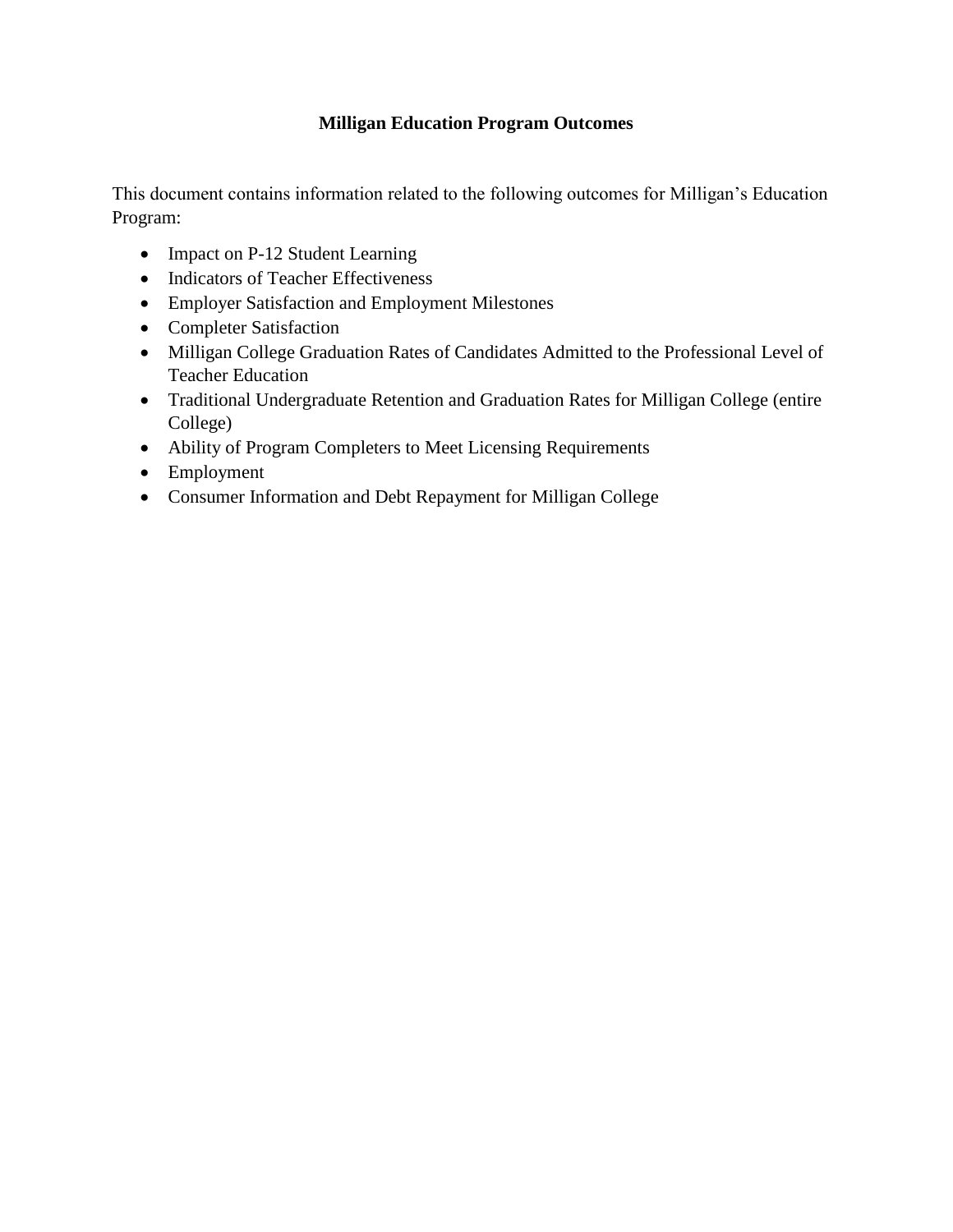## **Impact on P-12 Learning and Development**

The Tennessee Value-Added System (TVAAS) measures the impact that teachers have on their students' academic progress. Rather than measuring proficiency, TVAAS specifically captures student growth, so as to better represent the effect that teachers and their schools can have on students. TVAAS is scored from Levels 1-5, with Level 1 representing "Least Effective," Level 3 representing "Average Effectiveness," and Level 5 representing "Most Effective." (Source: 2018 Tennessee Teacher Preparation Report Card Technical Report)

Information is provided below regarding the percentage of Milligan cohort members who earned a Student Growth Score (TVAAS) of at least a 3 ("At Expectations") and the percentage of Milligan cohort members who earned a Student Growth Score of at least a 4 ("Above Expectations"). Information is also provided on how the Milligan cohort (EPP) compared to the rest of the state. Milligan exceeded the state average for the number of completers whose student growth scores were at a Level 3 or above and a Level 4 or above.



Source: [https://teacherprepreportcard.tn.gov](https://teacherprepreportcard.tn.gov/)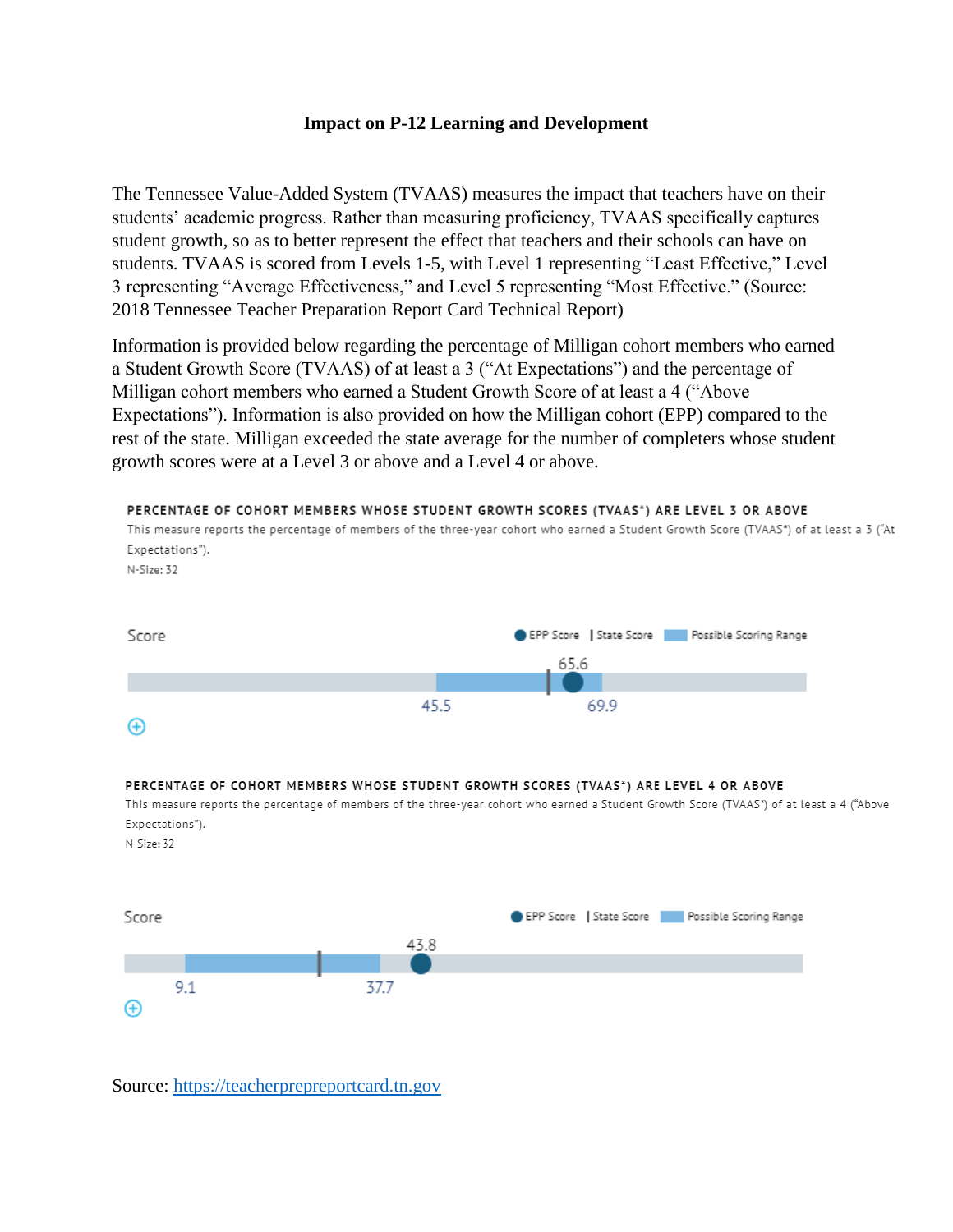## **Indicators of Teacher Effectiveness**

The Tennessee Educator Acceleration Model (TEAM) is the primary rubric used to evaluate Tennessee public school educators. TEAM is a comprehensive, student outcomes-based evaluation system designed to promote continuous improvement in the classroom. TEAM utilizes data from regular observations as well as student test data in order to provide a broad view of educator effectiveness, incorporating both pedagogical effectiveness and student performance growth, and fairly evaluate educators. (Source: 2018 Tennessee Teacher Preparation Report Card Technical Report)

Information is provided below regarding the percentage of Milligan cohort members whose classroom observation scores are Level 3 or above. Information is also provided regarding the percentage of Milligan cohort members whose classroom observation scores are Level 4 or above. Milligan cohort member exceeded the state average on the percentage or cohort members whose classroom observation scores are Level 3 or above and on the percentage of cohort members whose classroom observation scores are Level 4 or above. Milligan's cohort members receiving Level 3 or above or Level 4 or above scores exceeded the state average.



Source: [https://teacherprepreportcard.tn.gov](https://teacherprepreportcard.tn.gov/)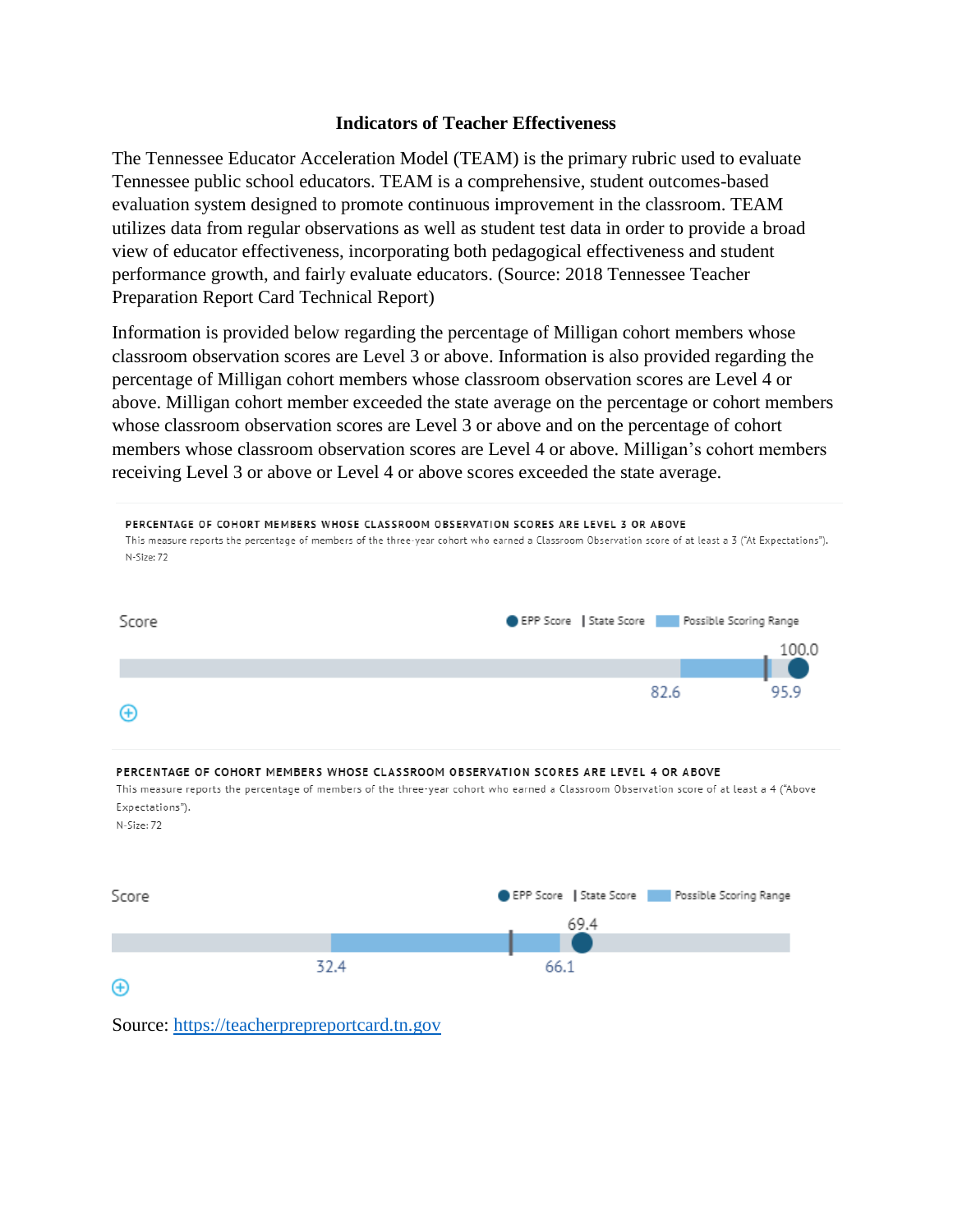## **Employer Satisfaction**

Each year the State Board of Education reports on employment metrics for all Educator Preparation Providers (EPPs) in Tennessee. Information is provided below on the percentage of first-year employed cohort members who remained teaching in Tennessee public schools their second year. 100% of Milligan completers were hired to teach for a second year in Tennessee.

#### SECOND YEAR RETENTION RATE

This measure reports the percentage of first-year employed cohort members who remained teaching in Tennessee public schools their second year. N-Size: 44



Source: [https://teacherprepreportcard.tn.gov](https://teacherprepreportcard.tn.gov/)

#### **Completer Satisfaction**

Each year Educator Preparation Providers (EPPs) in Tennessee receive an Annual Report from the Office of Educator Licensure and Preparation. The report provides information on a number of metrics including Completer Satisfaction and compares the EPPs performance to the state average. Information on Milligan's completer satisfaction is provided below. The line represents the state average and the green triangle represents Milligan. Milligan exceeded the state average in each area.

| Clinical experience and coaching/mentorship (e.g., student teaching, job-embe    | $100.0\%$ $\degree$ |                 |
|----------------------------------------------------------------------------------|---------------------|-----------------|
| Coursework and faculty expertise/relationships (e.g., readings, faculty lectures | $92.6\%$ 0          | $\triangle$ 100 |
| Overall preparation for teaching in their current school setting                 | $88.5\%$ 0          | 100             |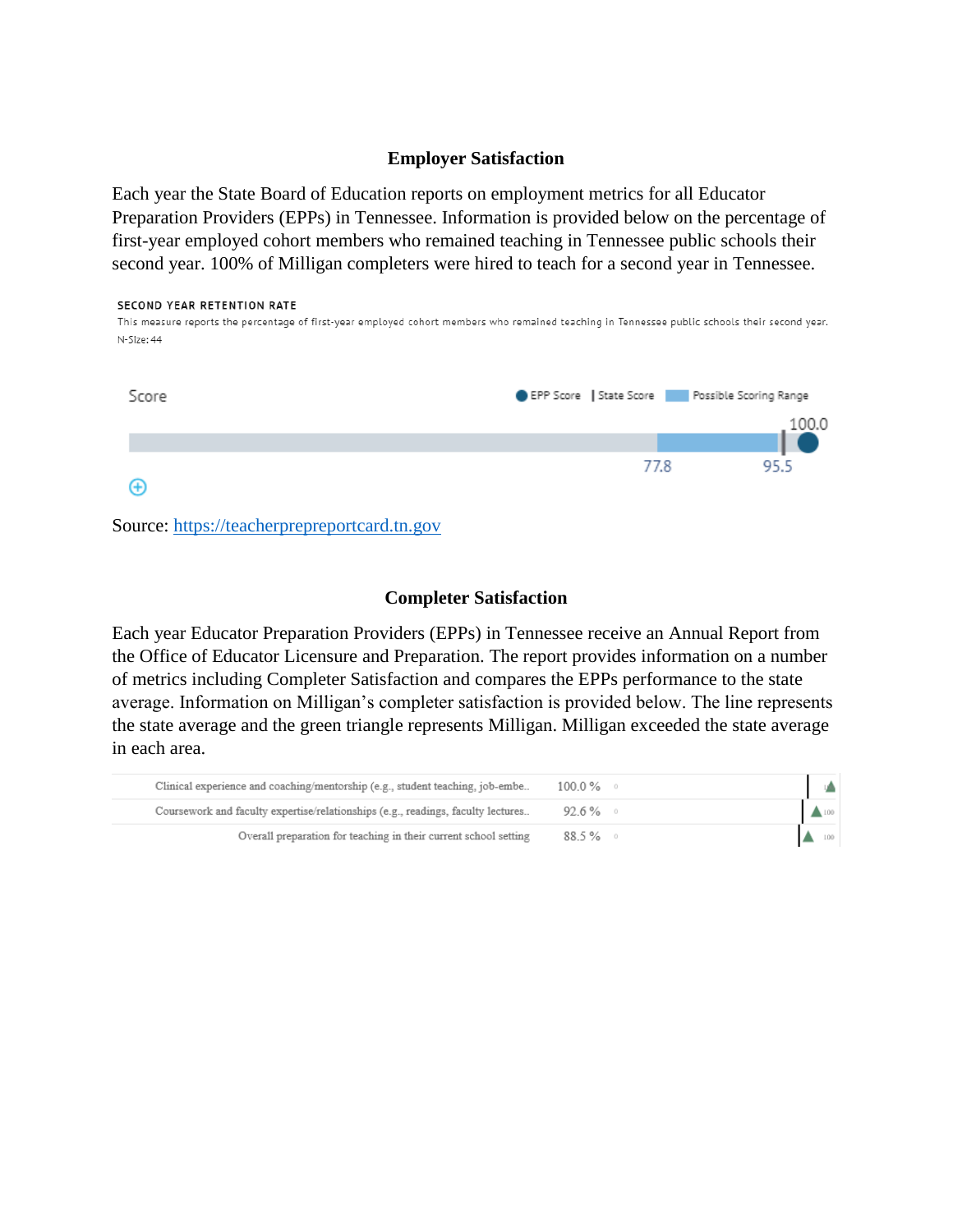## Milligan College Graduation Rates of Candidates Admitted to the Professional Level of Teacher **Education**

| Program           | Mean Graduation Rate* |  |  |  |
|-------------------|-----------------------|--|--|--|
| Initial Licensure | 100%                  |  |  |  |
| Advanced          | $100\%$               |  |  |  |

#### Traditional Undergraduate Retention and Graduation Rates for Milligan College (entire College)

|                 | Mean .<br>Rate* |  |  |
|-----------------|-----------------|--|--|
| <b>PERMIT</b>   | 20/             |  |  |
| $\Delta \theta$ | 70              |  |  |

\*The percentage for the mean graduation rate are 6-year rates. Source: US News and World Report America's Best Colleges 2017 Edition.

## **Consumer Information and Debt Repayment for Milligan College**

| <b>White House College Scorecard</b> |          |            |            |                  |          |  |
|--------------------------------------|----------|------------|------------|------------------|----------|--|
| College                              | Cost     | Graduation | Debt       | <b>Median</b>    | Salary** |  |
|                                      |          | Rate       | Repayment* | <b>Borrowing</b> |          |  |
| Milligan                             | \$17.707 | 55%        | 66%        | \$23,500         | \$35,700 |  |

\*Percentage of students paying at least \$1 toward the principal of student loan balances within three years of graduation.<br>\*\*The median earnings of former students who received financial aid, at 10 years after entering the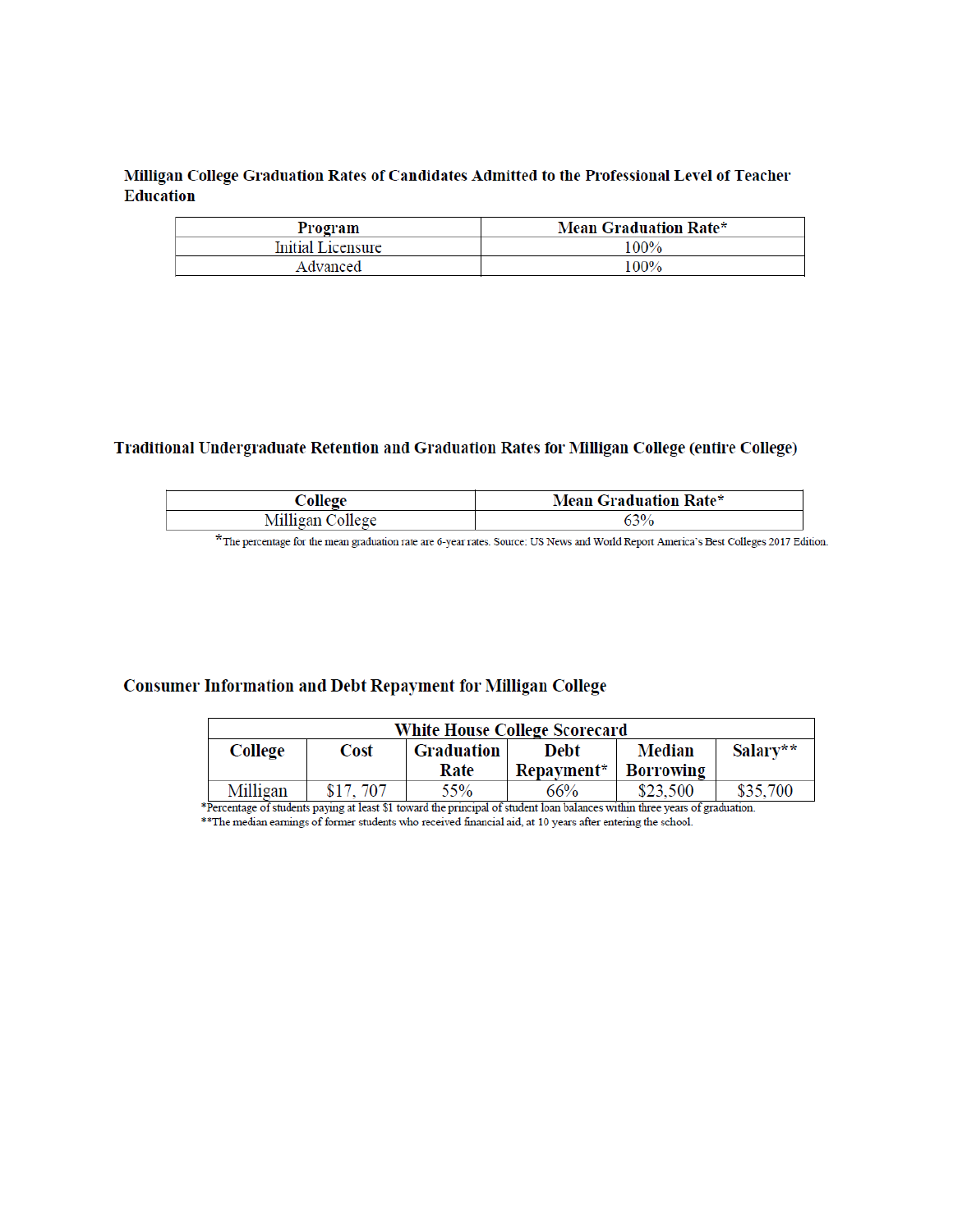# **Percentage of Candidates Admitted to the Professional Level of Teaching Who Met Licensing Requirements**

| Program  | <b>Candidates Who Met Licensing</b><br><b>Requirements</b> |  |  |
|----------|------------------------------------------------------------|--|--|
| Initial  | 100%                                                       |  |  |
| Advanced | 100%                                                       |  |  |

# **Ability of Completers to Be Hired in Education Positions for Which They Have Been Prepared**

Information provided by the Tennessee State Report Card for educator preparation providers indicates Milligan's rate of first-year employment in Tennessee public schools is similar to the state average.



Source: [https://teacherprepreportcard.tn.gov](https://teacherprepreportcard.tn.gov/)

## **Student Loan Default Rates**

|                  | Record 1 of 1                                                                           |                                                |         |                           |                               |               |               |        |
|------------------|-----------------------------------------------------------------------------------------|------------------------------------------------|---------|---------------------------|-------------------------------|---------------|---------------|--------|
| <b>OPE</b><br>ID | <b>School</b>                                                                           | <b>Type</b>                                    | Control | <b>PRGMS</b>              |                               | <b>FY2015</b> | <b>FY2014</b> | FY2013 |
|                  | MILLIGAN COLLEGE<br>ONE BLOWERS BOULEVARD<br>1003511 MILLIGAN COLLEGE TN 37682-<br>4001 | Master's<br>Degree<br>or<br>Doctor's<br>Degree | Private | <b>Both</b><br>(FFEL/FDL) | <b>Default Rate</b>           | 3.1           |               | 4.1    |
|                  |                                                                                         |                                                |         |                           | No. in Default                |               | 15            |        |
|                  |                                                                                         |                                                |         |                           | No. in Repay                  | 384           | 374           | 364    |
|                  |                                                                                         |                                                |         |                           | <b>Enrollment figures</b>     | 1,308         | 1,370         | 1,370  |
|                  |                                                                                         |                                                |         |                           | <b>Percentage Calculation</b> | 29.3          | 27.2          | 26.5   |